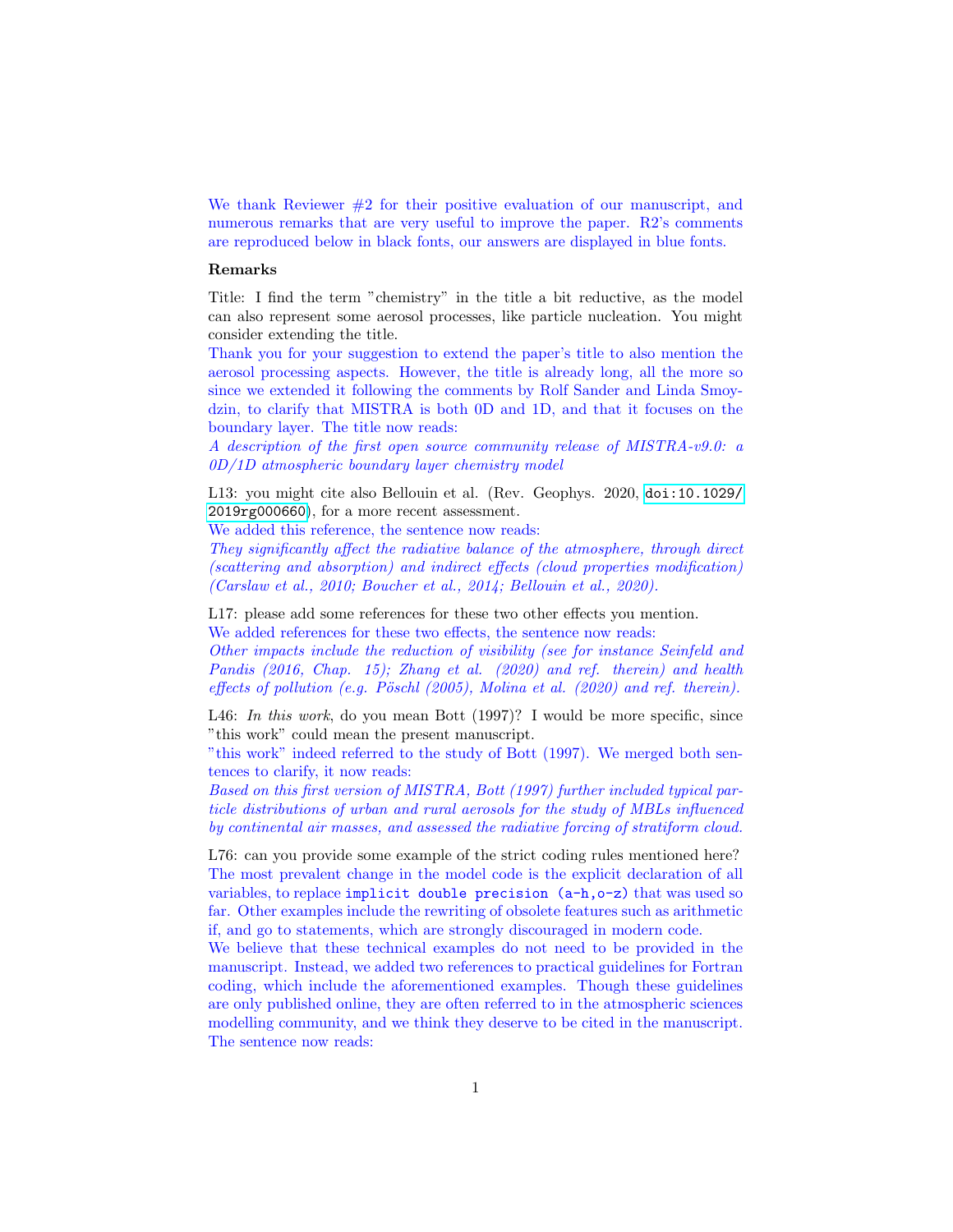To improve robustness and portability of the code, intensive controls throughout the code have been performed to track issues, fix bugs, and conform to strict coding rules (Metcalf et al., 2004) and coding standards (see for instance [http:](http://www.umr-cnrm.fr/gmapdoc/IMG/pdf/coding-rules.pdf) [// www. umr-cnrm. fr/ gmapdoc/ IMG/ pdf/ coding-rules. pdf](http://www.umr-cnrm.fr/gmapdoc/IMG/pdf/coding-rules.pdf) and [http: //](http://www.reading.ac.uk/physicsnet/units/3/3phss/F90Style.pdf) [www. reading. ac. uk/ physicsnet/ units/ 3/ 3phss/ F90Style. pdf](http://www.reading.ac.uk/physicsnet/units/3/3phss/F90Style.pdf) , last accessed 26/10/2021)

L77: how would you ensure future maintainability if the Forcheck tool is no longer distributed?

Forcheck is no longer distributed, but any current user with a valid licence can still use it. Furthermore, using such a tool (other might exist as well, and regular Fortran compilers also perform lexical analysis) is not mandatory to maintain the model code.

L79: please provide a reference to KPP (I think this is Sandu and Sanders, 2006, doi:10.5194/acp-6-187-2006).

The reference to KPP papers was indeed missing, thank you for noticing this. We added the reference you suggested, plus the paper describing the first version that was used in MISTRA before we updated it. In the same sentence, we also clarified that a version of KPP specifically tuned for MISTRA is provided along with the model code. The sentence now reads:

The chemical "Kinetic PreProcessor" (KPP: Damian et al., 2002; Sandu and Sander, 2006) has been updated to the latest version 2.2.3 ([https: // people.](https://people.cs.vt.edu/~asandu/Software/Kpp/) cs.  $vt.$  edu/  $\sim$  as andu/ Software/ Kpp/ last accessed 23 June 2021) with minor tuning for use in MISTRA (see the Code availability section at the end of the paper).

L92: all model layers: how many? Is this configurable? Please clarify. We added the following text in Sect. 2.1:

The vertical grid is separated into three regions: the lowest part is made of 100 layers with a constant thickness of 10 m, followed by 50 layers with logarithmically equidistant layers up to 2000 m height. The third region is a constant atmosphere whose characteristics are based on the standard atmosphere. It extends up to 50 km height and is only used for radiation calculations. These vertical grid settings (number and thickness of layers) can be easily configured as required.

L94: Fluxes of seasalt... are included, I would add "(see Sect. 2.3.6)". We added this reference to Sect. 2.3.6.

L95: could you elaborate a bit more on the nucleation module? How is this process parametrized?

We added a subsection 2.3.7 to present the nucleation module, with the following description:

A module computing the nucleation process was implemented in MISTRA by Pechtl et al. (2006). Only a brief overview is given here, while a comprehensive description is given in the model manual (Chapter 4). The nucleation module developed by Pechtl et al. (2006) includes both ternary sulfuric acid-ammonia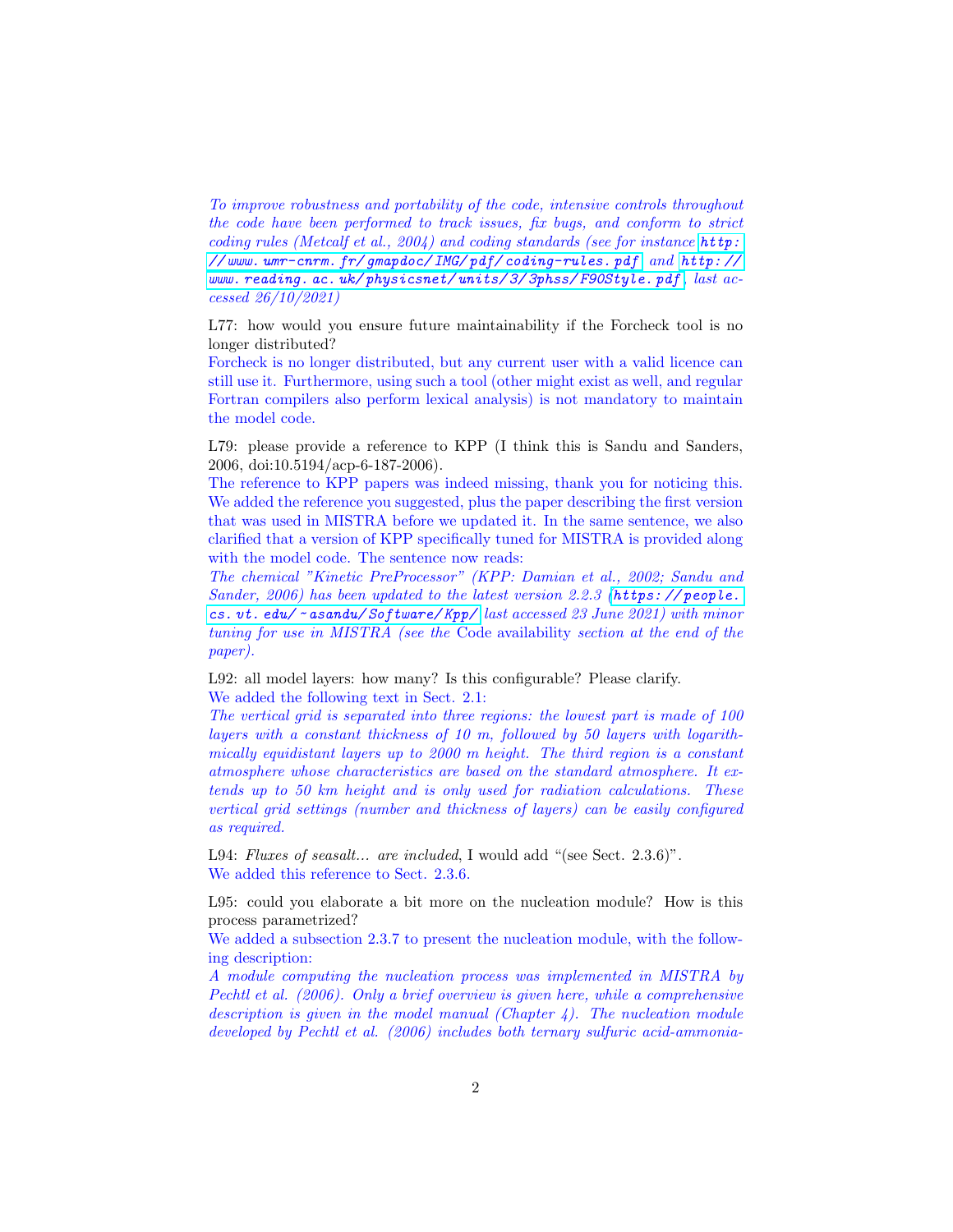water  $(H_2SO_4-NH_3-H_2O)$  nucleation, and homomolecular homogeneous OIO nucleation. The former is explicitly calculated as a function of  $H_2SO_4$  and  $NH_3$ concentrations, relative humidity, and temperature following the work by Napari et al. (2002). The latter is parameterised following Burkholder et al. (2004). Each process can be activated or not independently (see Table 1), and lead to the computation of "real" nucleation rates. In a second step, the "apparent" nucleation rate is computed after the work of Kerminen and Kulmala (2002) and Kerminen et al. (2004).

The nucleated particles computed in this module can then be integrated in the model, with three possible options:  $(i)$  no coupling,  $(ii)$  coupling with the microphysics without feedback on chemistry, and (iii) coupling with microphysics and chemistry (see Table 1).

L126-127: What about nucleation? Newly nucleated particles can have size below 5 nm, hence outside this range.

Indeed, the thermodynamic stable clusters are about 1 nm in diameter. This is why an "apparent" nucleation rate of larger particles is computed from the "real" nucleation rate by means of an analytical formula.

L295-296: Note that default values are for all of them, however they should be systematically redefined by the user to match the simulated atmosphere. I am not sure I understand this sentence, could you be more explicit?

We rephrased this sentence, that now reads:

All these parameters have default values, even if most of them are expected to be redefined by the user to match the simulated atmosphere.

L297: still, it would be interesting to know the temporal coverage of a typical run.

We added the following sentence:

Typical run duration covers a few hours to a few days. Longer run duration is sometimes necessary for model spin up. The restart option of the model allows a single spin up run to initialise the model, and perform a sensitivity analysis from that stage, for instance.

Sect. 3.1: I would not use subsections here, they are too short anyway.

The text within sections 3.1.x is indeed short, but tables are large and include significant piece of information. We kept the current headers for the sake of clarity of the manuscript, but now used un-numbered subsections to lighten them.

Conclusions: this is quite short. You could extend it, for example, by summarizing again the main capabilities/scope of the model and by adding a few sentences about current plans for model extension/improvement.

We extended the conclusion with the following description:

 $MISTRA-v9.0$  is a versatile model with a range of capabilities, from the study of status cloud microphysics, radiative forcing and turbulence, to the mutiphase atmospheric chemistry of the boundary layer. While its original purpose was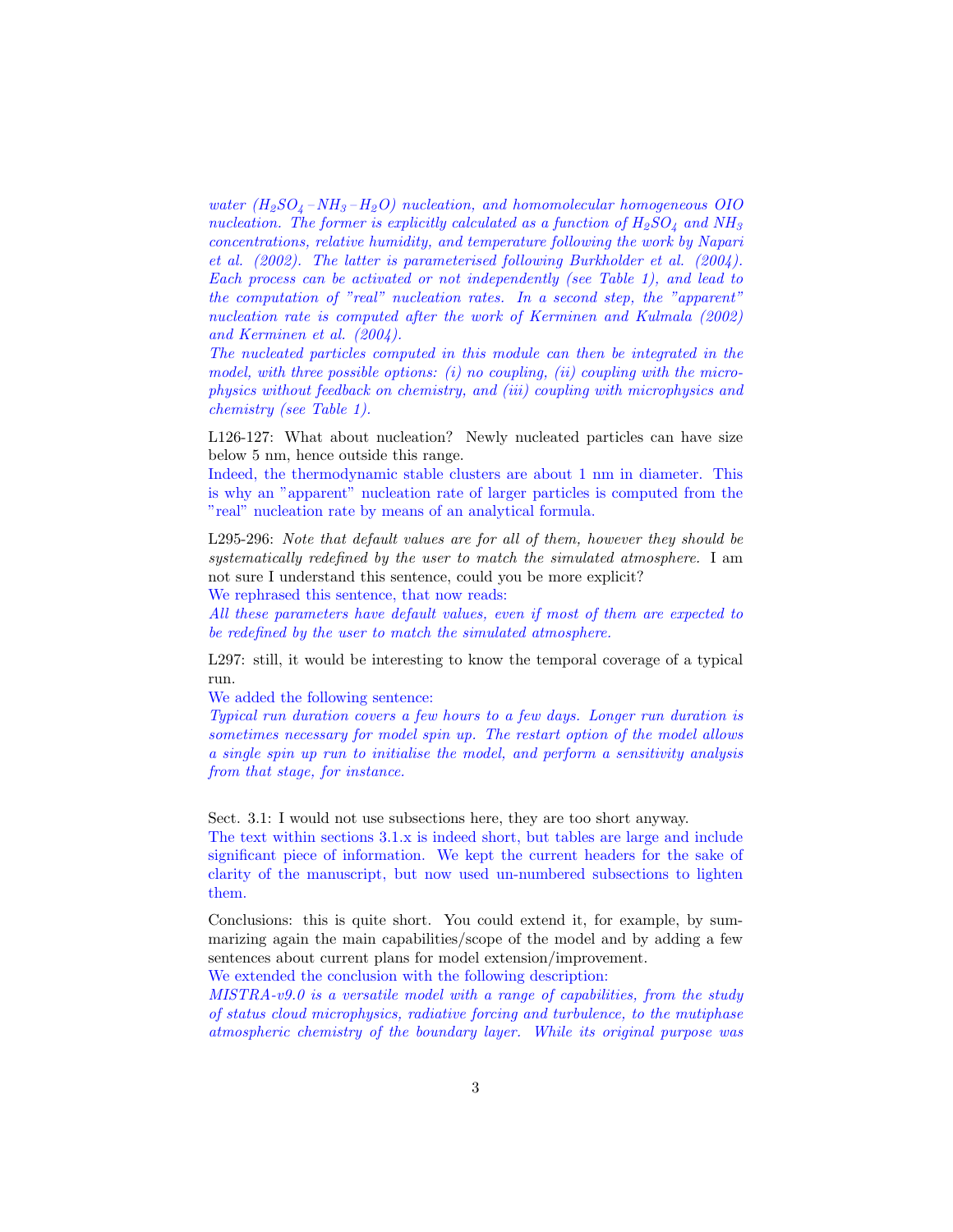only the study of cloud-free and cloudy marine boundary layer, MISTRA was successfully extended in previous studies to model other environments such as polar conditions and volcanic plumes. In this study, we updated the model code to comply with coding standards, [...].

## Corrections

L15: large area  $\rightarrow$  large surface area. **Corrected** 

L23: limited area  $\rightarrow$  limited domain.

Limited-Area Models (LAMs) is the common wording, see for instance de Elía [et al.](#page-4-0) [\(2002\)](#page-4-0); [Davies](#page-4-1) [\(2014\)](#page-4-1) or [https://www.ecmwf.int/en/about/media-centr](https://www.ecmwf.int/en/about/media-centre/news/2017/experts-debate-progress-limited-area-modelling)e/ [news/2017/experts-debate-progress-limited-area-modelling](https://www.ecmwf.int/en/about/media-centre/news/2017/experts-debate-progress-limited-area-modelling) (last accessed 10/10/2021).

L28: physic  $\rightarrow$  physics. **Corrected** 

L28: is  $\Rightarrow$  are. **Corrected** 

L60: box mode  $\rightarrow$  box model. It now reads box-model mode

L124: water is present  $\rightarrow$  water were present. **Corrected** 

L125: minimum aerosol radius  $\rightarrow$  minimum aerosol dry radius (I guess). Changed to minimum dry aerosol radius.

L137: better "time integration"? This is indeed better, thank you.

L138: I think you mean "see also Bott (1996)". We corrected the parenthesis for this reference.

L163: it is actually "on aerosol" and "in cloud particles". In this context, "aerosol" refers to deliquescent aerosol particles, inside which bulk chemical reactions are accounted for. Surface reactions occurring on aerosol particles are also accounted for in the MISTRA model, as described in the following sentence. We thus rephrased the sentence L163 that now reads: The multiphase chemistry module comprises chemical reactions in the gas phase as well as in deliquescent aerosol and cloud particles.

L166: DMS acronym not defined. It now reads " $(...)$  of the oxidation of dimethylsulfide (DMS).", and we added DMS in Appendix B.

L203: I would use the term "coagulation" instead of "collisions". We used coagulation as you suggested.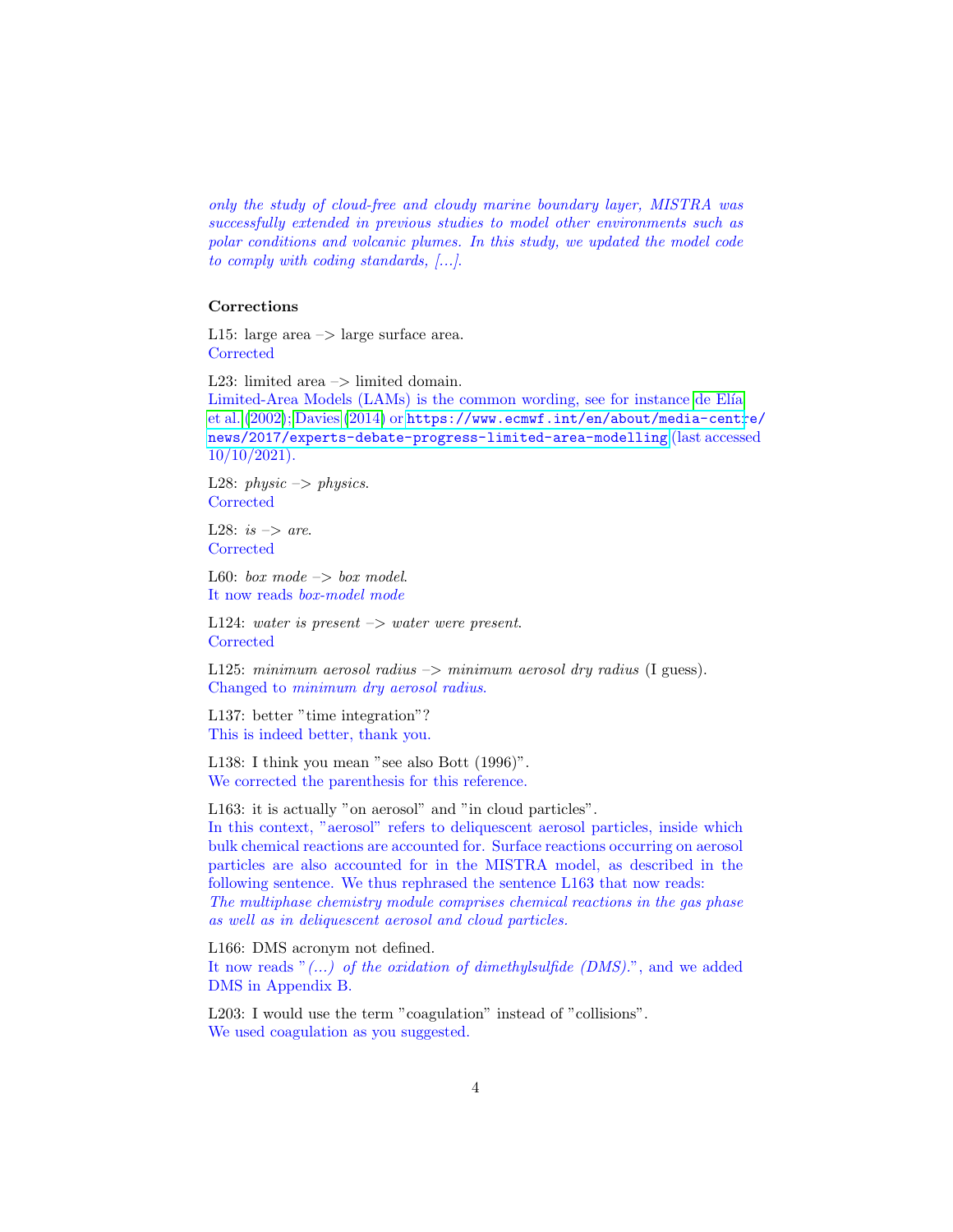L315: mandatory  $\rightarrow$  required. Changed

L319: please add the references or the links for ferret and NCL. We added the reference for NCL and the link to Ferret webpage. The sentence now reads:

Plotting scripts provided as example are written for Ferret (http://ferret. pmel. noaa.  $qov/Ferret/$ , last accessed  $04/11/2021$ )and NCL (NCAR, 2019), but neither are necessary to run the model.

L385: please append "(Fig. 6a)" at the end of the sentence. We added this internal reference at the end of the sentence.

Figure 2 caption: as function  $\Rightarrow$  as a function. **Corrected** 

Figure 3: please use the same contour levels for top and bottom panel (as you do in Fig. 4, for example).

We now increased the maximum contour level to 0.7 instead of 0.6. We added a sentence to clarify the apparent difference regarding the minimum contour level value "Note the minimum contour level is set to 0.01 in both panels, but was displayed incorrectly in the original figure."

Figure 6 caption: please add that the MISTRA-v9.0 is also "without collisioncoalescence".

the text now reads "MISTRA-v9.0 (without collision-coalescence implemented)" to make clear that this is not an option currently available in MISTRA-v9.0 (even is this was already highlighted in the text).

Figure 8: Scales are identical for both, actually the top right scale goes to 60 instead of 59. Not a big difference, but I would fix it. Fixed

Eq. (12): the "lg" notation for the logarithm could be ambiguous, please specify the base or use "ln" if natural log.

"lg" is the notation for the decadic logarithm  $log_{10}$ , as recommended by the IUPAC Green Book (iupac.org/greenbook) and the SI Brochure ([www.bipm.org/](www.bipm.org/en/publications/si-brochure) [en/publications/si-brochure](www.bipm.org/en/publications/si-brochure)), both of which GMD authors are asked to follow ([www.geoscientific-model-development.net/submission.html#math](www.geoscientific-model-development.net/submission.html##math)).

## References

- <span id="page-4-1"></span>Davies, T.: Lateral boundary conditions for limited area models, Quarterly Journal of the Royal Meteorological Society, 140, 185–196, https://doi.org/ 10.1002/qj.2127, 2014.
- <span id="page-4-0"></span>de Elía, R., Laprise, R., and Denis, B.: Forecasting skill limits of nested, limitedarea models: a perfect-model approach, Monthly Weather Review, 130, 2006–